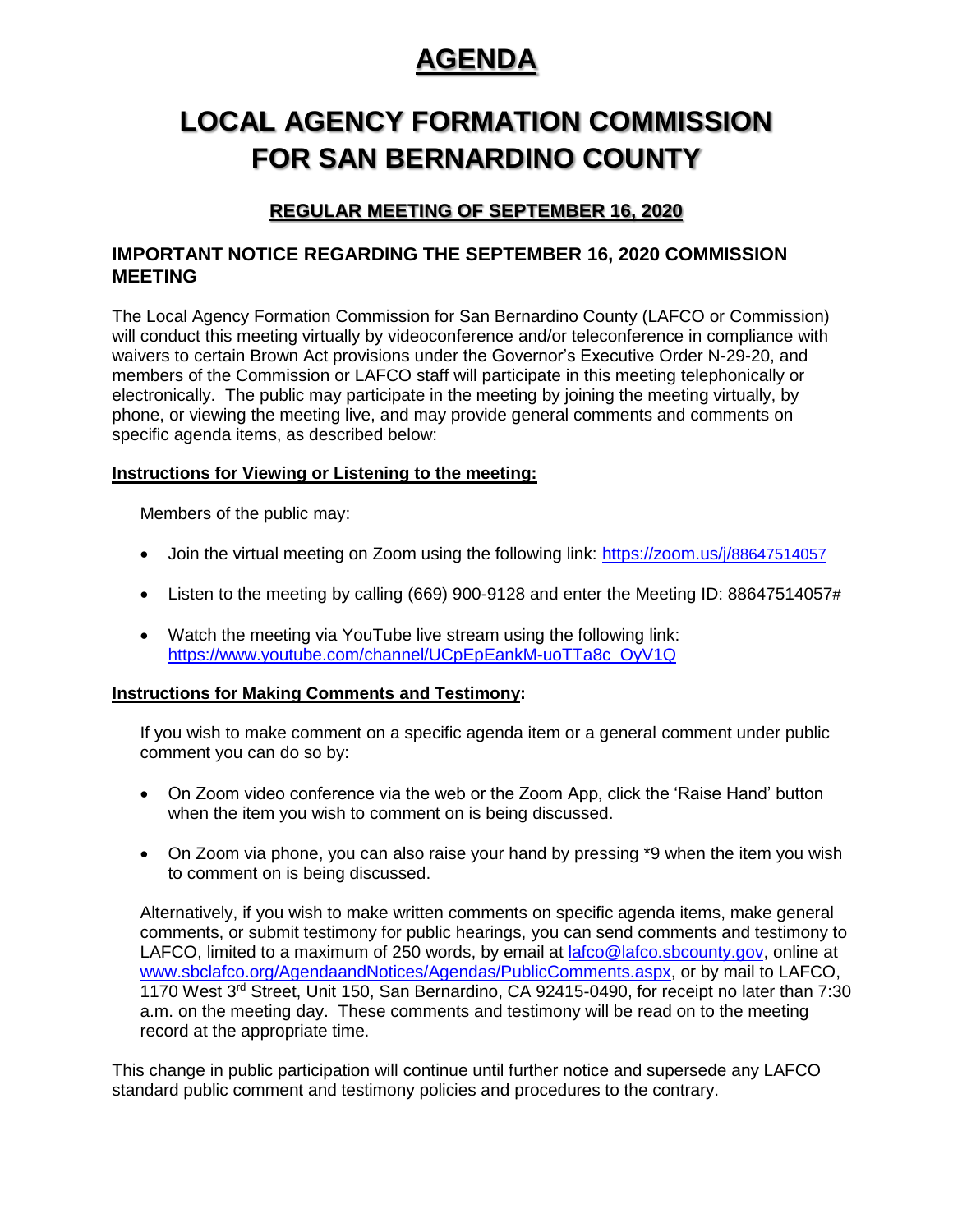# 9:00 A.M. – CALL TO ORDER – FLAG SALUTE

**ANNOUNCEMENT:** Anyone present at the hearing who is involved with any of the changes of organization to be considered and who has made a contribution of more than \$250 in the past twelve (12) months to any member of the Commission will be asked to state for the record the Commission member to whom the contribution has been made and the matter of consideration with which they are involved.

# **CONSENT ITEMS:**

 The following consent items are expected to be routine and non-controversial and will be acted upon by the Commission at one time without discussion, unless a request has been received prior to the hearing to discuss the matter.

- 1. Approval of Minutes for Regular Meeting of July 15, 2020
- 2. Approval of Executive Officer's Expense Report
- 3. Ratify Payments as Reconciled and Note Cash Receipts for the Months of June and July 2020
- 4. Review of Service Review Schedule for FY 2020-21
- 5. Consideration of: (1) CEQA Statutory Exemption for LAFCO SC#452; and (2) LAFCO SC#452 – City of San Bernardino Irrevocable Agreement to Annex No. 2020-003 for Sewer Service (APNs 0268-291-32, -33, & -34)
- 6. Note Receipt of Proposal Initiated by City Council Resolution—LAFCO 3243 Reorganization to Include Annexation to the City of Fontana, the Fontana Fire Protection District, the West Valley Water District, and the San Bernardino Valley Municipal Water District, and Detachment from the San Bernardino County Fire Protection District, its Valley Service Zone and its Zone FP-5, and County Service Area 70
- 7. Consent Items Deferred for Discussion

# **PUBLIC HEARING ITEMS:**

- 8. Consideration of: (1) Review of Mitigated Negative Declaration Prepared by the County of San Bernardino for a gas station on Approximately 1.28 Acres, as CEQA Responsible Agency for LAFCO SC#453; and (2) LAFCO SC#453 – City of Redlands Pre-Annexation Agreement No. 20-51 for Water and Sewer Service (Assessor Parcel Number 0298-412-01)
- 9. Request for Reconsideration Submitted by Patrick Kaemerle (on behalf of Inland Real Estate Group, LLC) of the Commission's Approval of: (1) Final Environmental Impact Report Adopted by the City of Rancho Cucamonga for the Etiwanda Heights Neighborhood & Conservation Plan (SCH No. 2017091027), as CEQA Responsible Agency for LAFCO 3241; (2) Adoption of Facts, Findings and Statement of Overriding Considerations; and (3) LAFCO 3241 – Reorganization to Include Annexation to the City of Rancho Cucamonga and Detachment from County Service Area 70 (Etiwanda Heights Neighborhood & Conservation Plan)
- 10. Reorganization of Staff Composition to include:
	- Recruitment for an Analyst-GIS/Database Management